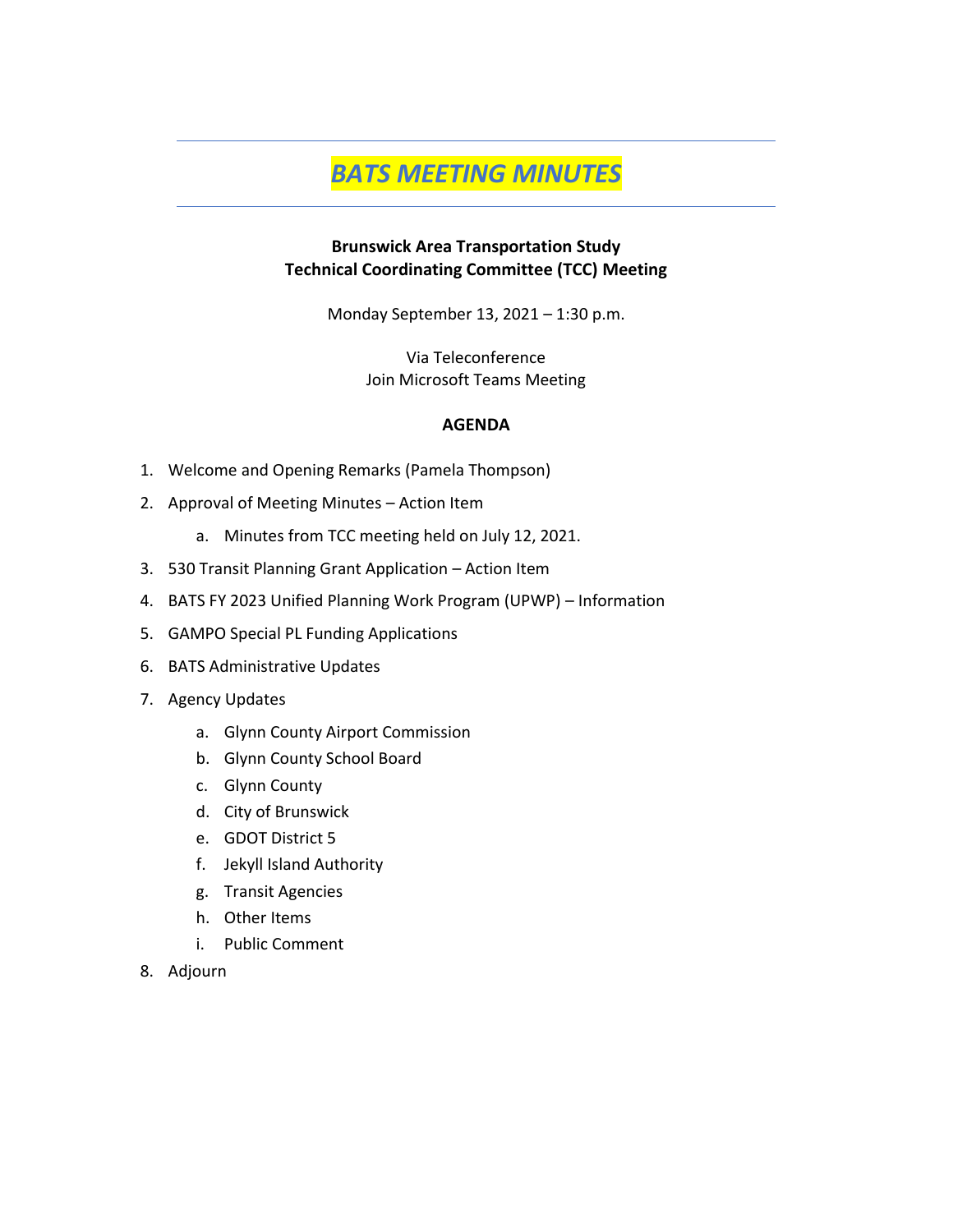#### **Brunswick Area Transportation Study Technical Coordinating Committee Meeting Minutes**

Monday September 13, 2021 - 1:30 p.m. Via Teleconference

#### **ATTENDEES**

#### Committee Members

Vernon Bessing, Glynn County Airport Commission Katie Proctor, GDOT District 5 Marty Simmons, Glynn County School District Paul Andrews, Glynn County Engineering Maurice Postal, Glynn County Community Development Ann-Marie Day, FHWA Pamela Thompson, Glynn County Community Development Ned Green, GDOT Planning Noel Jensen, Jekyll Island Authority David Dantzler, Coastal Regional Commission Cassius Edwards, GDOT Garrow Alberson, City of Brunswick Troy Pittman, GDOT District 5

**Others** Vishanya Forbes, Transportation Planner, RS&H Rachel Hatcher, Senior Planner, RS&H Ian Newman, Transportation Planner, RS&H Christy Lovett John Hunter, City of Brunswick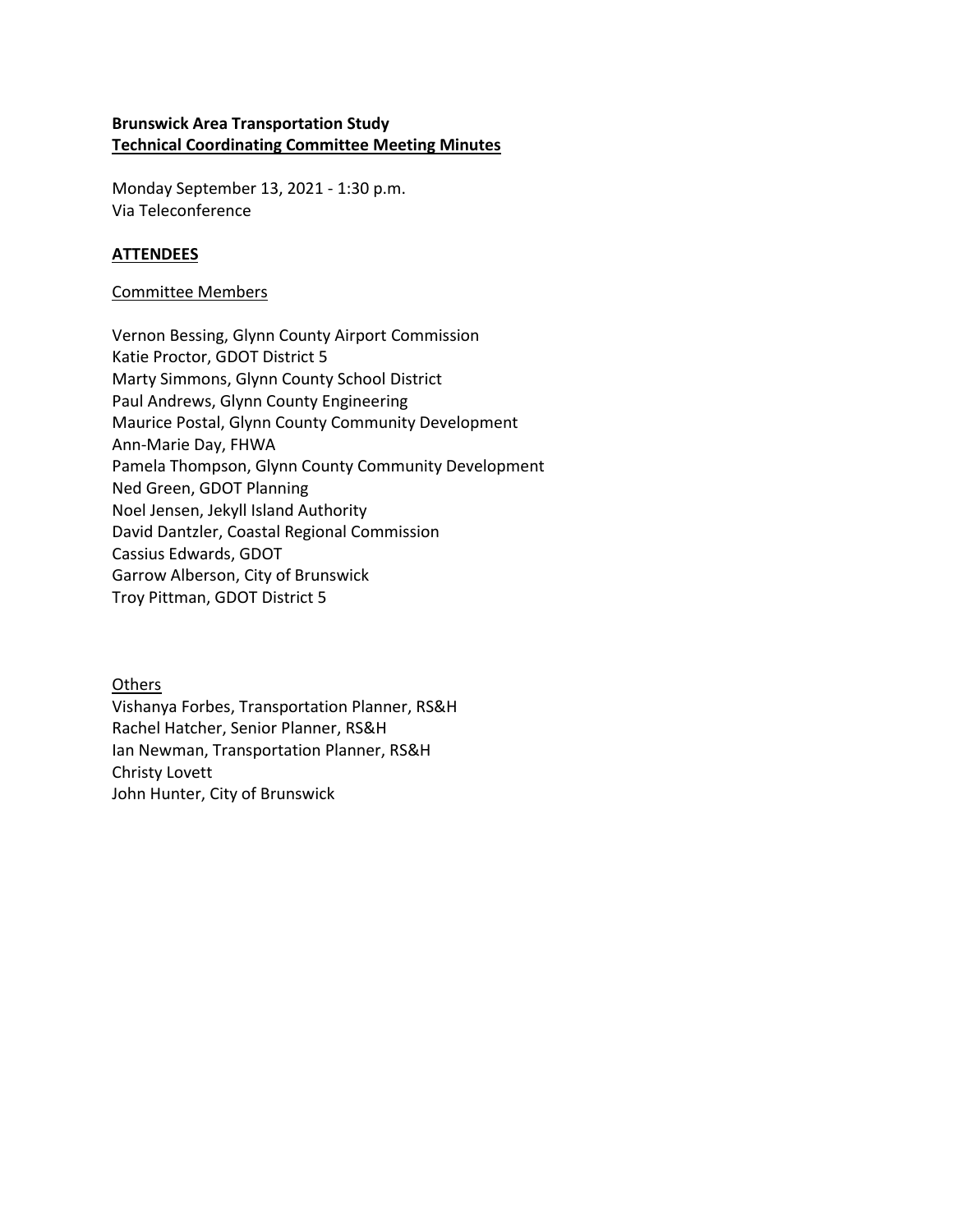#### **1. Welcome and Opening Remarks (Pamela Thompson)**

The meeting was called to order at 1:30 PM by Ms. Pamela Thompson, Chairman of the BATS TCC. She welcomed and introduced committee members.

#### **2. Approval of Meeting Minutes – Action Item**

#### **a. Minutes from TCC meeting held on July 12, 2021.**

Ms. Thompson called for a motion to approve the minutes from the TCC meeting held on July 12, 2021. A motion was made by Mr. Alberson and was seconded by Mr. Jensen. The motion passed unanimously.

#### **3. 530 Transit Planning Grant Application – Action Item**

Ms. Forbes spoke on this agenda item. She provided the committee with a brief refresher of the BATS 5303 funding application process and stated that the estimated FY 2023 5303 funding for BATS was included in the FY 2022 UPWP when the BATS TCC approved of the FY 2022 UPWP. She added that the application process opened on September 10, 2021, and she briefly reviewed the line items that are to be carried out in FY 2023.

Ms. Forbes shared the FTA scheduled timeline of the approval of the 5303-transit planning grant application. She explained that the application period is usually from September 10 through November 1, and the application will be submitted prior to the next TCC meeting which is on November 8, 2021.

Ms. Forbes then highlighted the FY 2022 UPWP funding table with estimated FTA 5303 amount for FY 2023. She mentioned that BATS staff is coordinating with the City of Brunswick as well as the CRC to get signatures and funding updates to put in the 5303 grant application packet prior to the upcoming deadline on November 1, 2021. Ms. Forbes added there is a meeting scheduled for later this week with the city to discuss different activities the city will need or support for the 2023 fiscal year.

There were no questions or comments.

Ms. Thompson called for a motion. Mr. Andrews made a motion to recommend that the BATS Policy Committee approve the FY 2023 5303 grant application resolution and authorize the Policy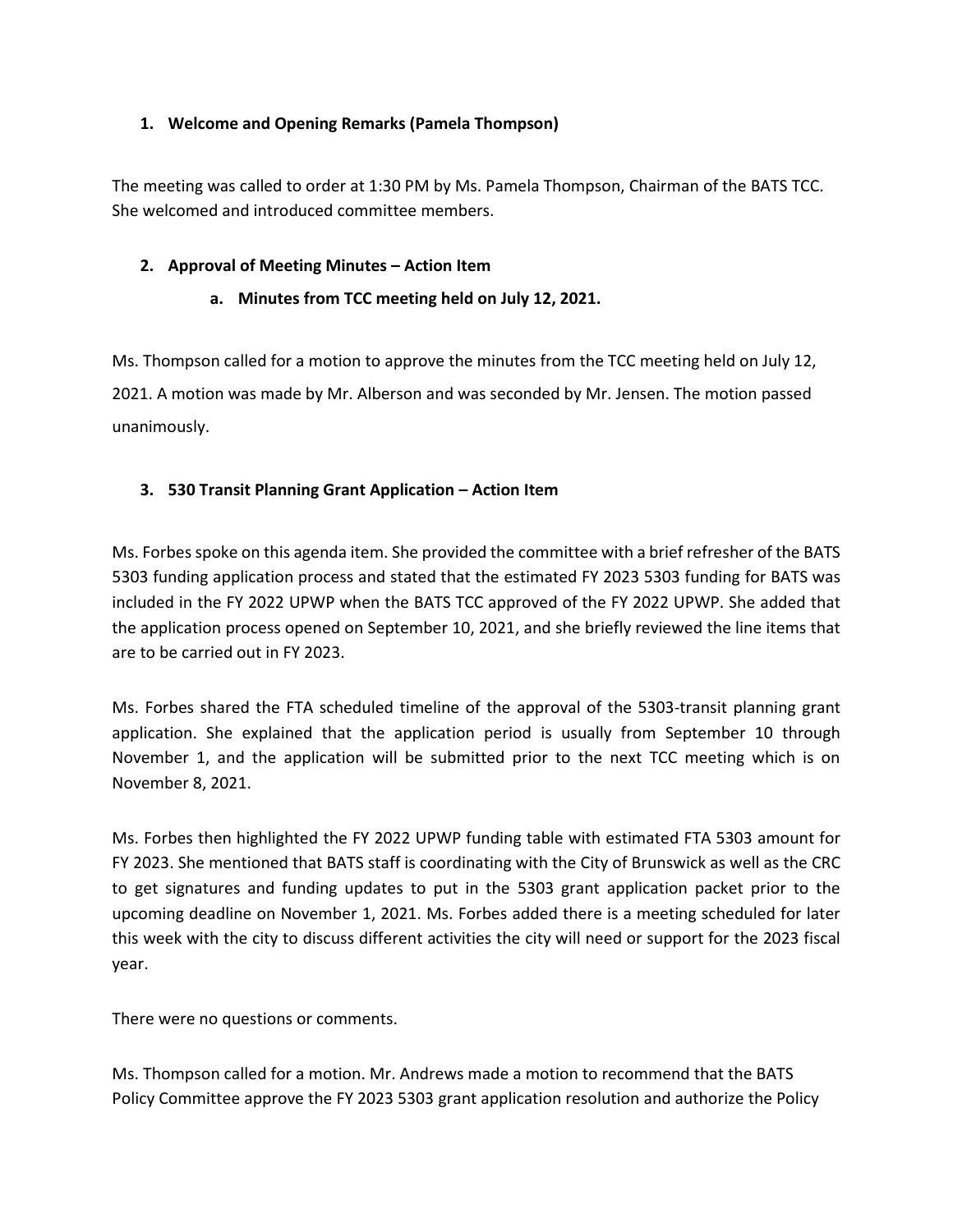Committee to fully execute the grant funding application. Mr. Alberson seconded the motion. The motion passed unanimously.

## **4. BATS FY 2023 Unified Planning Work Program (UPWP) – Information**

Ms. Forbes presented this agenda item. She stated that the draft FY 2023 UPWP is under development. She reminded those on the call that BATS staff circulated a feedback log following the July 12<sup>th</sup> meeting for members to provide feedback regarding planning priorities for the draft FY 2023 UPWP. No feedback was received from the TCC as of August 30, 2021. She added that staff will be moving forward with comments received from the CAC and PC in finalizing the draft of that FY 2023 UPWP document.

Ms. Forbes highlighted the schedule of activities for the FY 2023 UPWP. She explained that prior to the next TCC meeting in November, the FY 2023 UPWP will be ready for review. A draft document will be circulated to oversight agencies for feedback prior to BATS staff releasing the draft UPWP for a 30-day public comment period.

There were no questions or comments on this agenda item.

## **5. GAMPO Special PL Funding Applications**

Ms. Forbes spoke on this agenda item. She reminded committee members that the September 2021 submittal for a Special PL Funding application has passed, and the next round of funding will be in March 2022. She explained that funding is for planning purposes only and cannot be used for PE, ROW, UTL or CST phases of projects. Funding is 80% federal and 20% local split with no minimum or maximum award size.

Ms. Forbes mentioned that BATS staff have been in coordination with the MPO Director and are actively working on a proposal for the March 2022 submittal for a study that has been proposed by Glynn County for Sea Island Road in conjunction with the CR 583/Sea Island Road @ Dunbar Creek Bridge Replacement project. She stated that this information was presented to the Policy Committee at their last meeting and that as a reminder the project must be reflected in the UPWP, go through two cycles of MPO meetings prior to submittal and that proposed projects must support the BATS 2045 MTP.

Ms. Day asked which county Ms. Forbes was referring to, and Ms. Forbes responded it was Glynn County. Ms. Day asked for this information to be made present on the slides.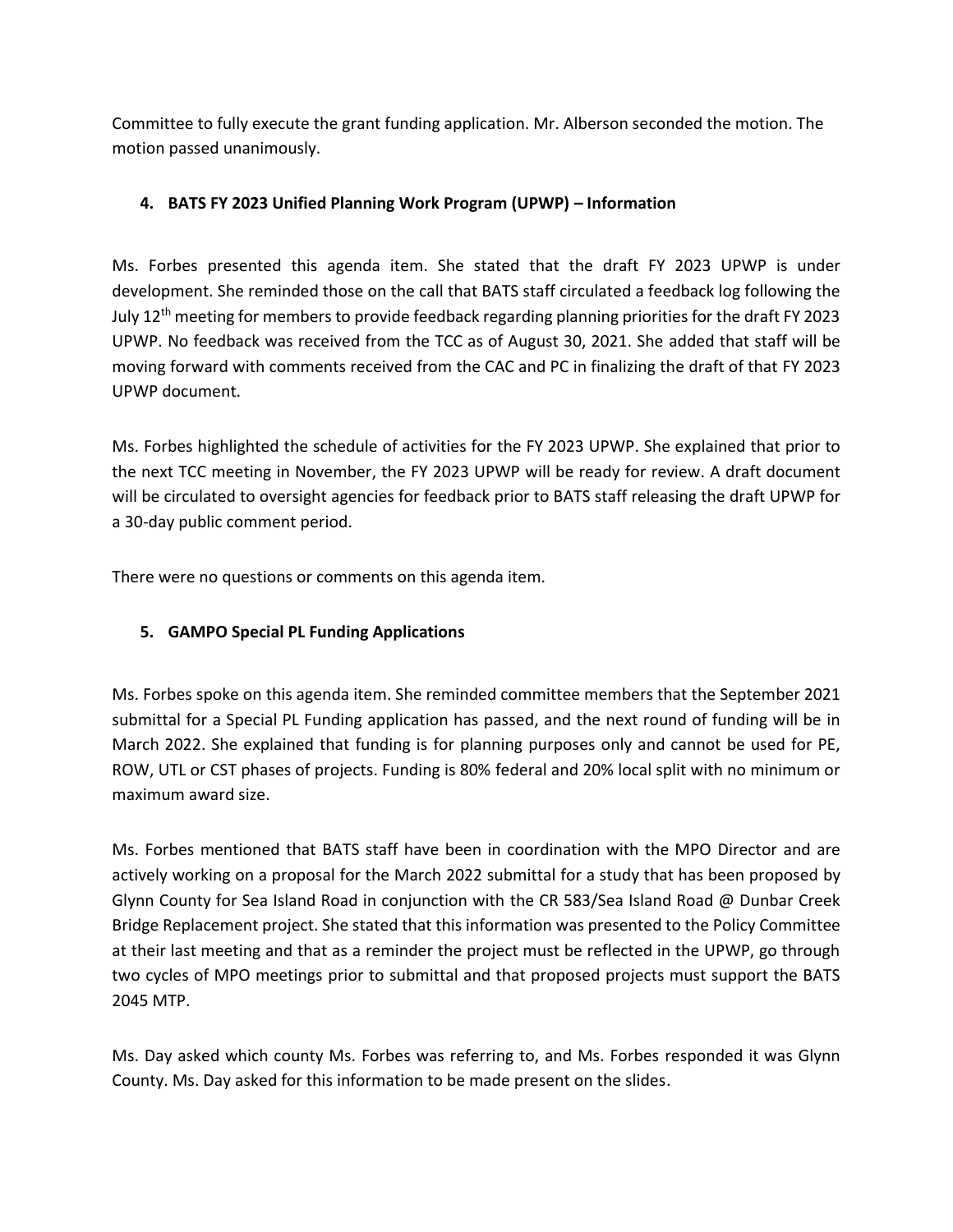Ms. Forbes reminded the committee that it was shown in the 2045 MTP that was adopted in August 2020 that Sea Island Road to Demere Road has a Level of Service (LOS) D and with a 2045 "Do Nothing" scenario projection of LOS F. As of the last consensus with the MPO and oversight agencies it was recommended that BATS staff develop a GAMPO application to study additional needs for this project. BATS staff is currently working on this application packet that will be given to members of the TCC for a review during their next meeting.

Ms. Forbes shared a map of Sea Island Road @ Dunbar Creek with the project limits highlighted. She then showed the snippets of the BATS 2045 MTP outlining the data that indicated that the roadway was at the LOS D and that the future year it is projected to be at a LOS F. She reminded the committee members that BATS staff is putting this application together, with the project fee at an estimated \$120,000, and the deliverables that are expected from this study are:

- Alternatives for roadway widening and bridge widening that supports the current project #0014914
- Schematics showing widened roadway and bridge alignments with bicycle and pedestrian infrastructure (if warranted) and integration with signalized intersections
- Cost estimates for these recommendations
- Public and stakeholder engagement as well as presentations made to the BATS committees during different milestones of the project.

Ms. Hatcher stated that this is all in draft format and the project fee estimate is based on draft deliverables and scope of the project which is subject to change based on the committee members' feedback as well as feedback from core entities represented in the initial coordination meeting. These stakeholders include a state representative, state transportation board member, key county and GDOT staff as well as the MPO director and MPO staff that identified key issues associated with a widening project not associated in the current bridge replacement project and the potential scenario for the closure of one of the key corridors on the island. Ms. Hatcher added that there is a need for a widened bridge and widened corridor. She highlighted that this project, if approved, would need to work closely with the recommendations of the ongoing Glynn County studies and that the public, stakeholders, and BATS MPO need to be in close coordination with GDOT District, GDOT Planning and FHWA partners to ensure that all moving parts of the MTP and ongoing collaborative efforts of the county and studies would all be brought forth into an actionable recommendation.

Ms. Forbes continued by showing the overview of the current GAMPO/Special PL Funding schedule updated to reflect the two cycles of MPO meetings that are needed to present the project. Following this meeting it will be presented to the Policy Committee and incorporated into the FY 2022 UPWP before sending the application packet to GAMPO.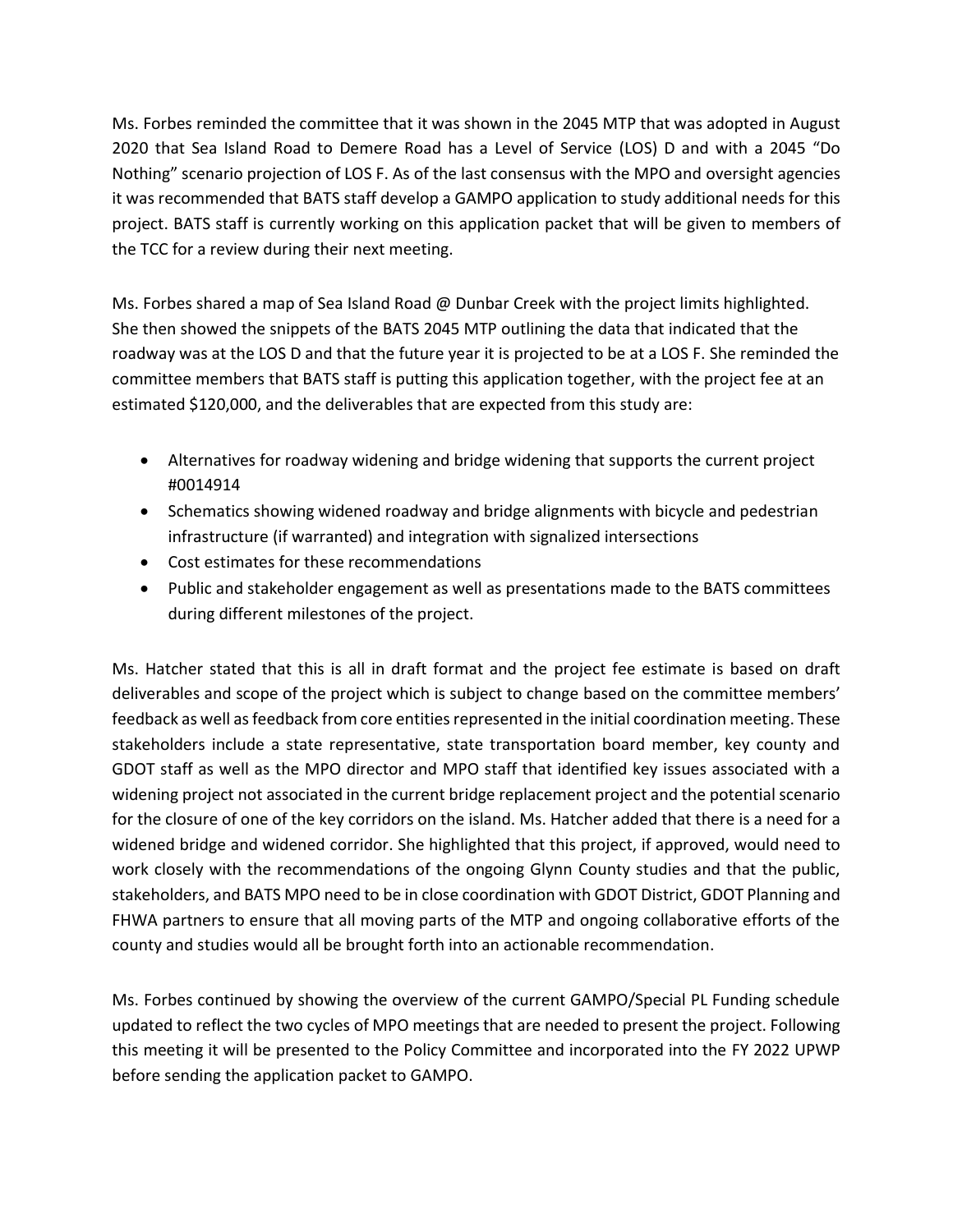Ms. Thompson reiterated that this proposed project was brought forward by Glynn County commissioners and BATS staff have identified that the local sponsor of this project will be the county. She asked if there was any action necessary on this item and Ms. Forbes confirmed that no action was necessary for this item.

## **6. BATS Administrative Updates**

#### **a. FY 2021-2024 TIP Amendment/Modification**

Ms. Forbes stated that BATS staff received a request from the GDOT Office of Planning on September 10, 2021 to perform an amendment and administrative modification to the FY 2021-2024 TIP. She explained that the administrative modification for the Sea Island Rd at Dunbar Creek Bridge Replacement project, GDOT Planning proposed that the program year of 2021 be moved out to 2024 for ROW phase, and for Construction phase from FY 2024 to Long Term. The funding amount will remain the same. The SR 25 Spur East at Mackay River project, is proposed to move the ROW from 2021 to 2022 and the project ROW phase funds has increased from \$382,867 to \$390,524. The utilities program year will remain at 2024, but the funding amount was adjust from \$1,785,000 to \$2,247,108. She stated that the recommended action is to release the amendment to the Policy Committee for action so it can be released for a 30-day public comment period. She added that this amendment to the FY 2021-2024 TIP is on pages 25 and 32 of the document and once approved, BATS staff will publish on the MPOs website.

There were no questions or comments. Ms. Thompson asked for a motion to accept the recommendation and approve the amendment per GDOT's request. Mr. Simmons made a motion. Mr. Austin seconded the motion, and the motion passed unanimously.

## **b. GA FLAP Call for Projects Alert (FY 2023-2026)**

BATS staff received an update from FHWA from earlier last week about a call for applications for the FLAP grant which will be open from FY 2023 to FY 2026. The call for projects application period opens November 1, 2021 and runs through February 1, 2022. Ms. Forbes mentioned that an estimated total of \$11.3 million dollars will be available for programming in the state of Georgia.

Ms. Forbes reminded committee members that BATS staff did support in FY 2018 a FLAP application that was proposed for the Frederica Road/Christ Church Realignment project. The MPO wrote a letter supporting the application and she explained the purpose of the FLAP grant, what it is and could be used for, where projects can be located. She added that all materials sent to BATS staff were included as part of the meeting materials packet and are on the MPO website for reference and is on FHWA's website for more detailed information.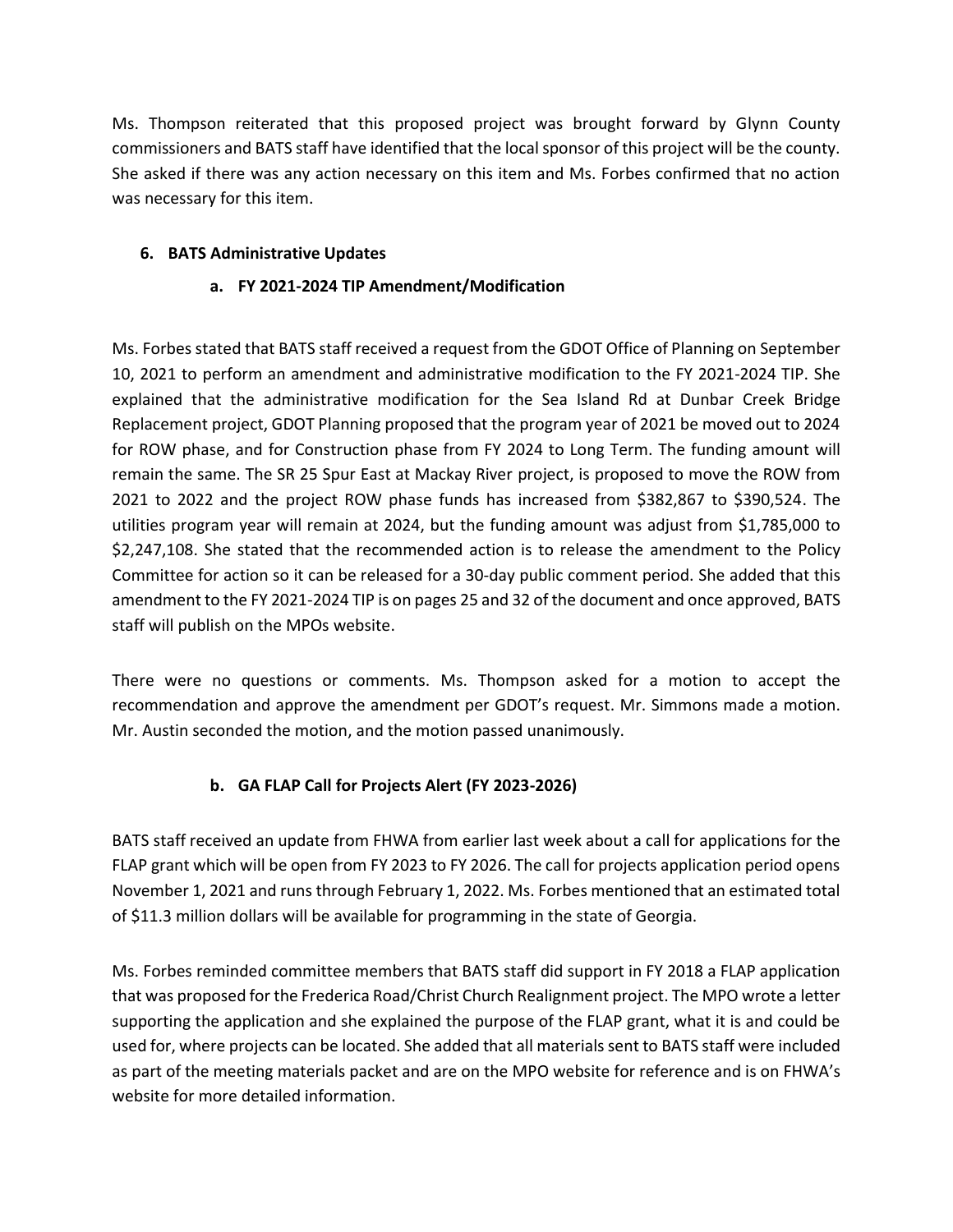There were no questions or comments.

### **c. GAMPO Fall Meeting**

Ms. Forbes spoke on this agenda item. She stated the next GAMPO Fall Meeting is scheduled for September 27, 2021. She added that BATS staff has received many questions on when the MPO will be returning to in-person committee meetings, which was addressed per a notice in the Georgia Open Meetings Act. BATS Staff is in coordination with peer MPOs regarding that statement and this will be further discussed at the upcoming Fall GAMPO meeting.

Ms. Thompson asked if the September 27, 2021 meeting will be virtual.

Ms. Forbes responded she believes it will be and hasn't seen anything indicating that it would not be virtual.

#### **d. Annual Title VI Questionnaire**

Ms. Forbes stated that the Annual Title VI Report for BATS has been successfully completed and submitted to GDOT. She mentioned that this is essentially all the work BATS has been doing over the past fiscal year to ensure that the disadvantaged members of the MPO planning area have been receiving materials when they are being published and that persons with Limited English Proficiency (LEP) have meaningful access to the programs, services and information that BATS provides. BATS staff have successfully filled out the Title VI questionnaire documenting all the activities BATS does in order to support Title VI in the MPO's planning efforts.

## **e. GDOT Transit Subrecipient Workshop 2021**

Ms. Forbes stated that the two-day GDOT Transit Subrecipient Workshop 2021 was attended by BATS staff the week prior. She highlighted the Transit Development Plan Guidebook which is a step-by-step guide for transit agencies in the state on how to develop long-term transit plans. She mentioned that at this workshop, discussion included the Let's Ride Campaign & Let's Ride app that promotes greater awareness of rural transit services and helps people see where rural transit is available in the area to help people book and plan travel trips better. The workshop spotlighted new transit services that were started in this fiscal year, including in Valdosta, the City of Gainesville and the Southern GA Regional Commission.

There were no questions or comments.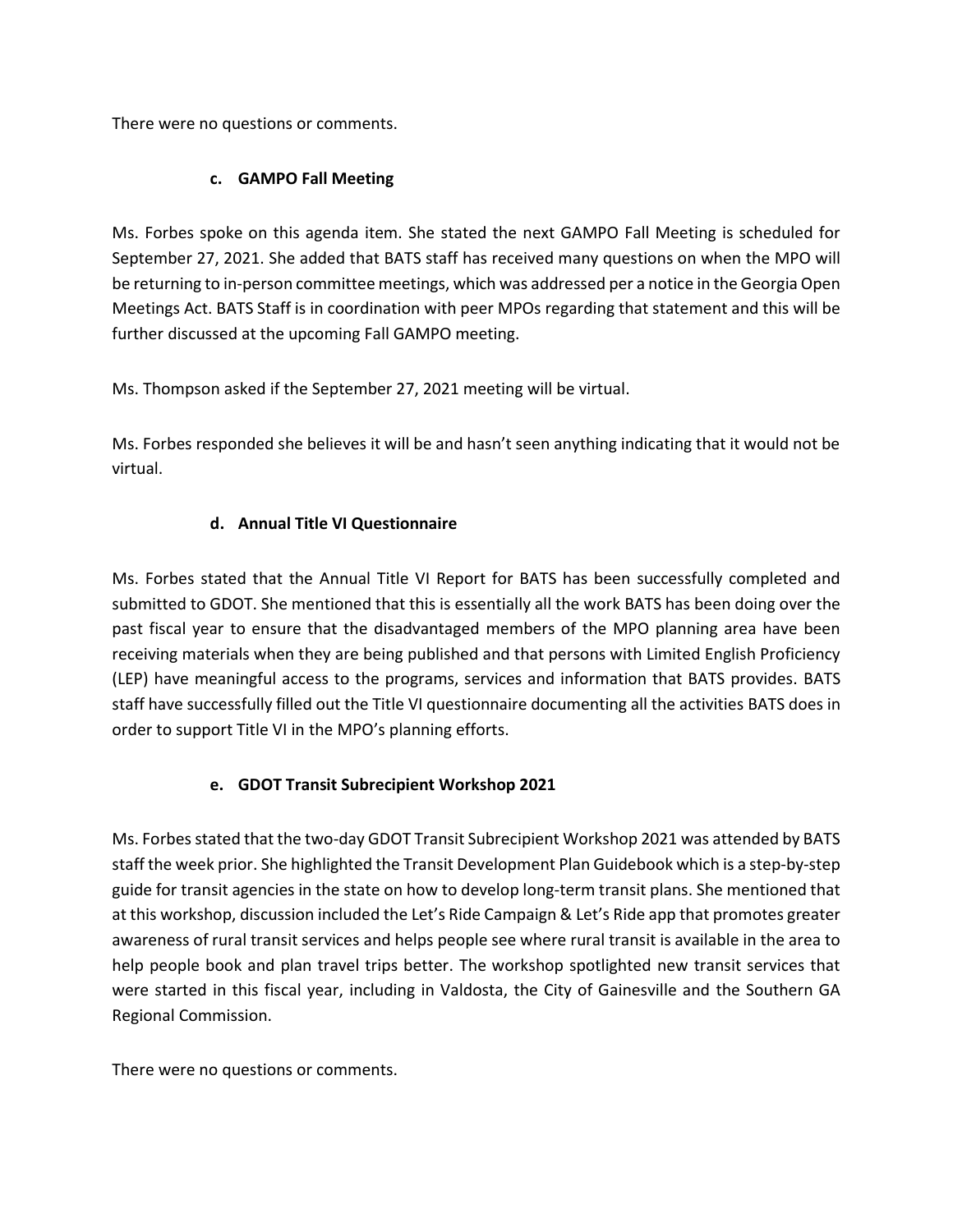### **7. Agency Updates**

#### **a. Glynn County Airport Commission**

Mr. Bessing briefly spoke on this agenda item. Mr. Bessing stated that the compass calibration pad is finished at the airport, Seaboard Construction Co. is working on the asphalt taxiway at the airport, that the parking lot is complete and finished, and that Tipsy McFly will be the café that will be operational at the airport.

There were no questions.

## **b. Glynn County School Board**

Mr. Simmons stated that the Altama Elementary School is now open, and there is a temporary location for the Golden Isles Elementary School and the traffic is moving with no problems.

#### **c. Glynn County**

A project sheet was provided to committee members prior to the meeting. There were no questions or comments.

## **d. City of Brunswick**

Mr. Alberson provided City of Brunswick updates. He mentioned that the city is finishing phase one of Magnolia Park project and received bids for Phase II, and will be taking this to the city commission meeting in October to get this project approved to move on to Phase II. He added that there will be bids for a contract on the boardwalk trail between Overlook Park and the St Simons Causeway presented at this meeting as well.

Ms. Thompson asked if the special planning funds are out for the MLK-Altama bike study. Ms. Forbes responded yes, and Ms. Thompson replied that hopefully by the next TCC meeting this will be awarded.

## **e. GDOT District 5**

Ms. Proctor provided GDOT District 5 project updates. She highlighted the seven projects currently in the preconstruction phase. SR 25 Spur East @ Mackay River is still working towards PFPR. SR 25 FM CR 372/Yacht Rd. to CR 415/Harry Driggers was set to let in August but both bids were rejected and will readvertise for bid in September. SR 25 FM CR 415/Harry Driggers to SR 99 – Phase II is anticipated to let to shelf in December. CR 583/Sea Island RD @ Dunbar Creek on St. Simons Island is in concept development. Ms. Proctor mentioned that the SR 32 @ Little Buffalo Creek bridge project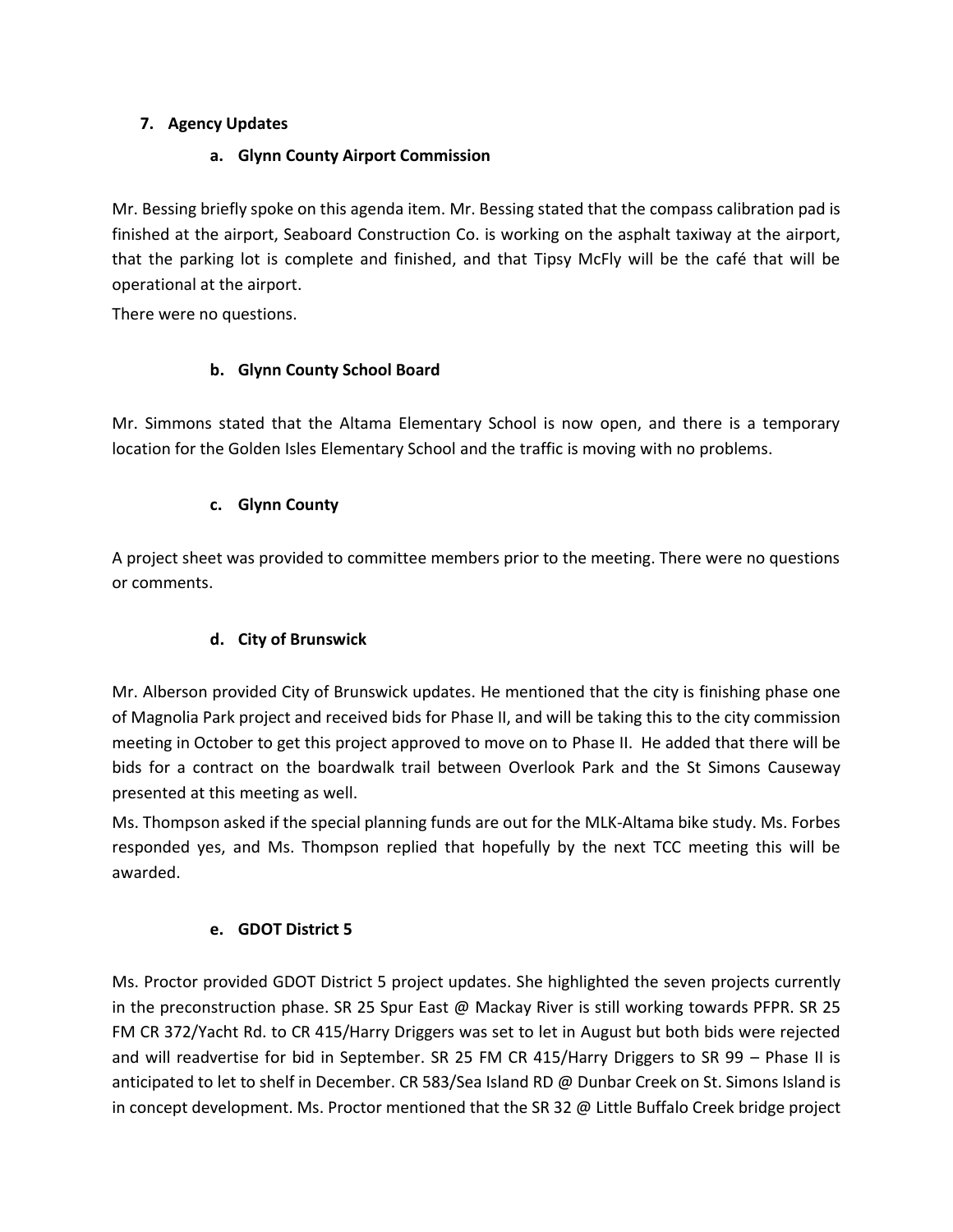is in concept development. SR 25 @ SR 99 has its next milestone as FFPR, and the bridge replacement at SR 25 at Darien River in Darien has its next milestone as environmental approval.

Ms. Proctor stated that resurfacing on the SR 32 project started in July and is showing an 18% rate in completion. The resurfacing on SR 25 Conn and on SR 25 have anticipated completion dates in Fall of 2021. Marking upgrades on SR 405/I-95 is 90% complete.

Ms. Thompson asked Ms. Proctor if she could coordinate Mr. Alberson to discuss downtown projects starting mid-October through December to make Ms. Proctor's contractor aware of. Ms. Proctor said that she could.

Mr. Pittman provided a correction to the SR 25 FM CR 372/Yacht RD to CR 415/Harry Driggers project has a new let date, which is now in November, and so if the project gets awarded, activity won't be seen until around January.

There were no additional questions or comments.

## **f. Jekyll Island Authority**

Mr. Jensen provided the update for the Jekyll Island Authority. He stated that they are finishing up about 700k bike path revitalization and taking some of the asphalt bike paths and milling them and placing concrete wider bike paths in their place. He mentioned that he's also working with the GDOT office of Programming in delivering an atlas to try and get a design financed to take the bike path from  $17<sup>th</sup>$  and 520 to the tollbooth/guest information welcome center. He mentioned that they're trying to get this design so that hen funds are available they can go with the design. Ms. Thompson thanked Mr. Jensen and asked for any questions. Hearing none she moved to transit agencies.

**g.** Transit Agencies

There were no CRC updates presented at this meeting. Mr. Hunter stated he's working right now on designing public outreach information and getting alerting the public on transit planning updates. That should occur in late September and into October, and afterwards, will be presenting to the city commission by the end of the year with a plan of how the transit system will work. Ms. Thompson asked if Mr. Hunter can send BATS staff the date of their presentation to city council so that the other committee members can attend as well.

## **h. Other Items**